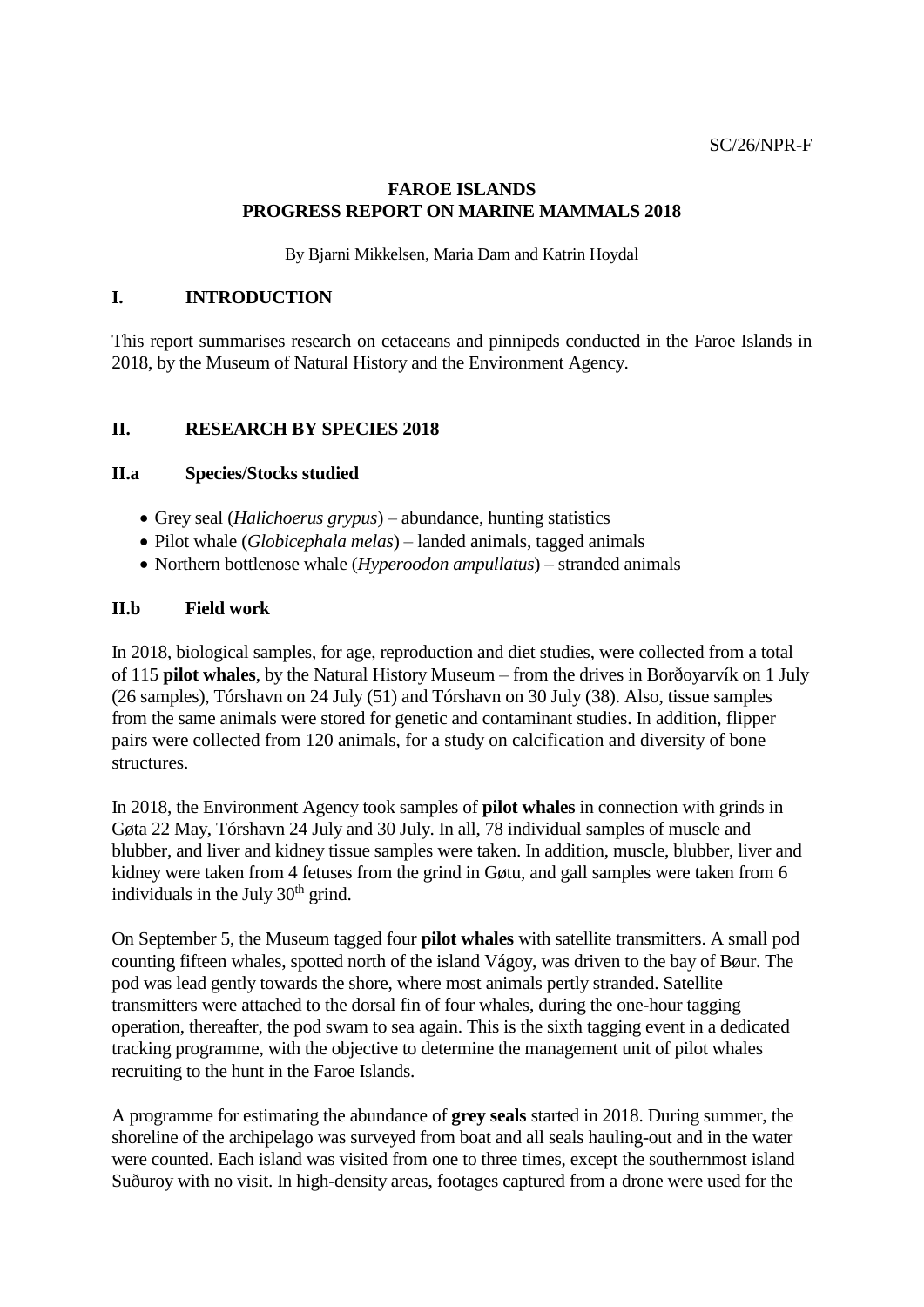seal counts, and this improved accuracy considerable. The programme will continue in 2019, this time expanded with studies using camera traps and satellite tracking, in order to get the most accurate population estimate.

From the stranding of four **bottlenose whales** in Hvalba, biological data was delivered to the Museum of Natural History.

## **II.c Laboratory work**

The biological material collected from **pilot whales** in 2017 has been prepared ready for finalizing the analysis of age, reproduction and diet.

The Environment Agency are regularly collecting **pilot whale** samples for a tissue bank, where the aim is to take samples from three schools a year, with generally 25 individuals from each. In addition to a monitoring program as outlined in Table 1, research activities are done as projects and when funding allows. Such projects could be to investigate the presence of chemicals of emerging environmental concern and elucidate potential negative impact of pollutants on pilot whales are undertaken. In 2017, samples of pilot whales were included in a Nordic Council of Ministers supported study of new per- and polyfluorinated alkyl substances, as arranged and coordinated by the Nordic Screening group, see also [www.nordicscreening.org.](http://www.nordicscreening.org/) The results will be reported in 2019 in a TemaNord report 2019:515: PFASs in the Nordic environment (in prep.).

In addition to securing samples suitable for contaminants analyses, the sampling of **pilot whales** in recent years have included sampling for RNA and DNA analyses. These studies are mainly done as student projects either at the Environment Agency, or at the University of the Faroe Islands in connection with laboratory courses in molecular biology. The gall samples are being analysed at the University of Stavanger, Norway, in research encompassing metabolism pathways studies and proteomics.

| <b>Matrix (tissue)</b>          | blubber & muscle                                                      | kidney   | liver     | blubber /<br>$liver**$ | blubber*  |
|---------------------------------|-----------------------------------------------------------------------|----------|-----------|------------------------|-----------|
| <b>Frequency of</b><br>sampling | yearly, pref. from 3 schools, focus incr. on juv. males for timetrend |          |           |                        |           |
| number of samples               |                                                                       |          |           |                        |           |
| analysed per year               | 25                                                                    | 15       | 15        | 5                      | -5        |
|                                 | Blubber:Legacy                                                        |          | Mercury,  | Perfluoroalkyl         |           |
|                                 | persistent organic                                                    |          | selenium, | substances,            | hexabromo |
|                                 | pollutants\$                                                          | Cadmium, | cadmium,  | polybrominated         | cyclo-    |
| Tissue analysed for:            | Muscle:metals£                                                        | dry mass | dry mass  | diethyl ethers         | dodecane  |

Table 1. Pollutants in the pilot whale monitoring program of the Environment Agency.

\*Time trends \*\* PFAS is analysed in liver

\$ PCB, HCH, HCB, DDT, DDE, and from ca. ½ of the samples even o,p-isomer DDT and metabolites, CHL, Mirex, Toxaphene.

£ Mercury, selenium, dry mass and stable N and C isotopes

#### **II.d Other studies**

In the Faroe Islands, it is legal for salmon farmers to cull **grey seals** interacting with the installations, as a protective act. From 2018, salmon farmers have been legislated to deliver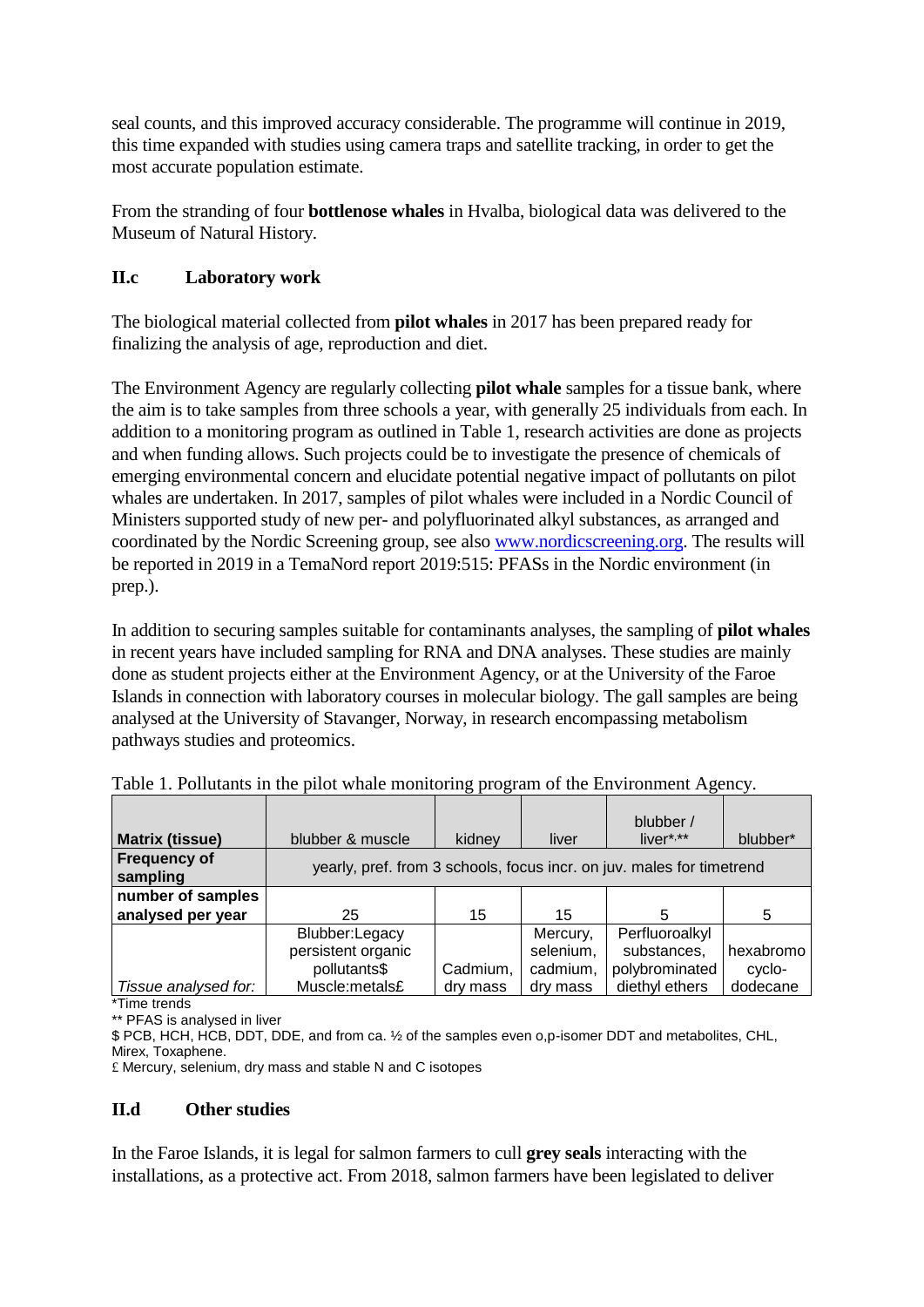monthly removal numbers to the authorities. However, salmon farmers have reported these numbers indirectly to the Museum of Natural History for some years now, giving reliable removal numbers back to 2014.

## **II.e Research results**

The **pilot whale** pod tagged with satellite transmitters on September 5 left the islands in a westward direction. After reaching the slope of the Faroe Plateau, the group took a southward direction, towards the Rockall Plateau. At this point, one tagged animal left the others. Reaching the Plateau, the main group took a southeastward direction towards the continental shelf, and continued southward in the trench between here and the Rockall Plateau. They continued south to approximately  $50^{\circ}$ N when turning north again. The single animal moved east, to the eastern slope of the Faroe-Shetland channel. Hereafter it moved north, towards the Norwegian Sea, when contact was lost, at  $63^0$ N. The last tag terminated after 50 days.

The results from the contaminants analyses of **pilot whales** were reported by the Environment Agency in the report Andreasen et al., 2019 "AMAP Faroe Islands 2013-2016: Heavy Metals and POPs Core programme", Environment Agency, pp.103. The report includes data from time trend analyses of PBDEs and PFAS in pilot whale, along with the data for heavy metals and legacy POPs. The monitoring of pollutants in pilot whales are focused on juvenile males, so as to minimize variability that stems from sex/age related biological processes. The monitoring results indicate a steadily decreasing concentration of POPs in general (ie PCB and legacy pesticides) including the brominated flame retardants PBDE. For perfluorinated alkyl substances, like PFOS, however, there are no clearly discernible trend, other than that the concentrations appear to have levelled out, or still be on a weakly increasing curve.

Analyses of mercury accumulation in sensory organs (eye and inner ear) of **pilot whales** and mercury selenium interactions using the synchrotron based techniques X-ray absorption spectroscopy and X-ray fluorescence mapping was presented at the synchrotron conference XAFS 2018 in Krakow, Polland in July 2018. The presentation was held by Gosia Korbas, a scientist from the Department of Anatomy and Cell Biology/ Canadian Light Source, Saskatoon, SK Canada. The analyses in pilot whale are results of a co-operation between the Environment Agency and the scientist.

# **III. ONGOING (CURRENT) RESEARCH**

The Museum of Natural History will continue to track **pilot whales** by satellite telemetry, in order to monitor migration and the distribution area of pilot whales recruiting to the Faroese harvest.

The Museum of Natural History will continue the summer census surveys for estimating the abundance of the **grey seal** population in the islands.

# **IV. ADVICE GIVEN AND MANAGEMENT MEASURES TAKEN**

In a new amendment to the legislation regulating fish farming activities in the islands, it has become mandatory for farmers to deliver statistics to the authorities once a year, on monthly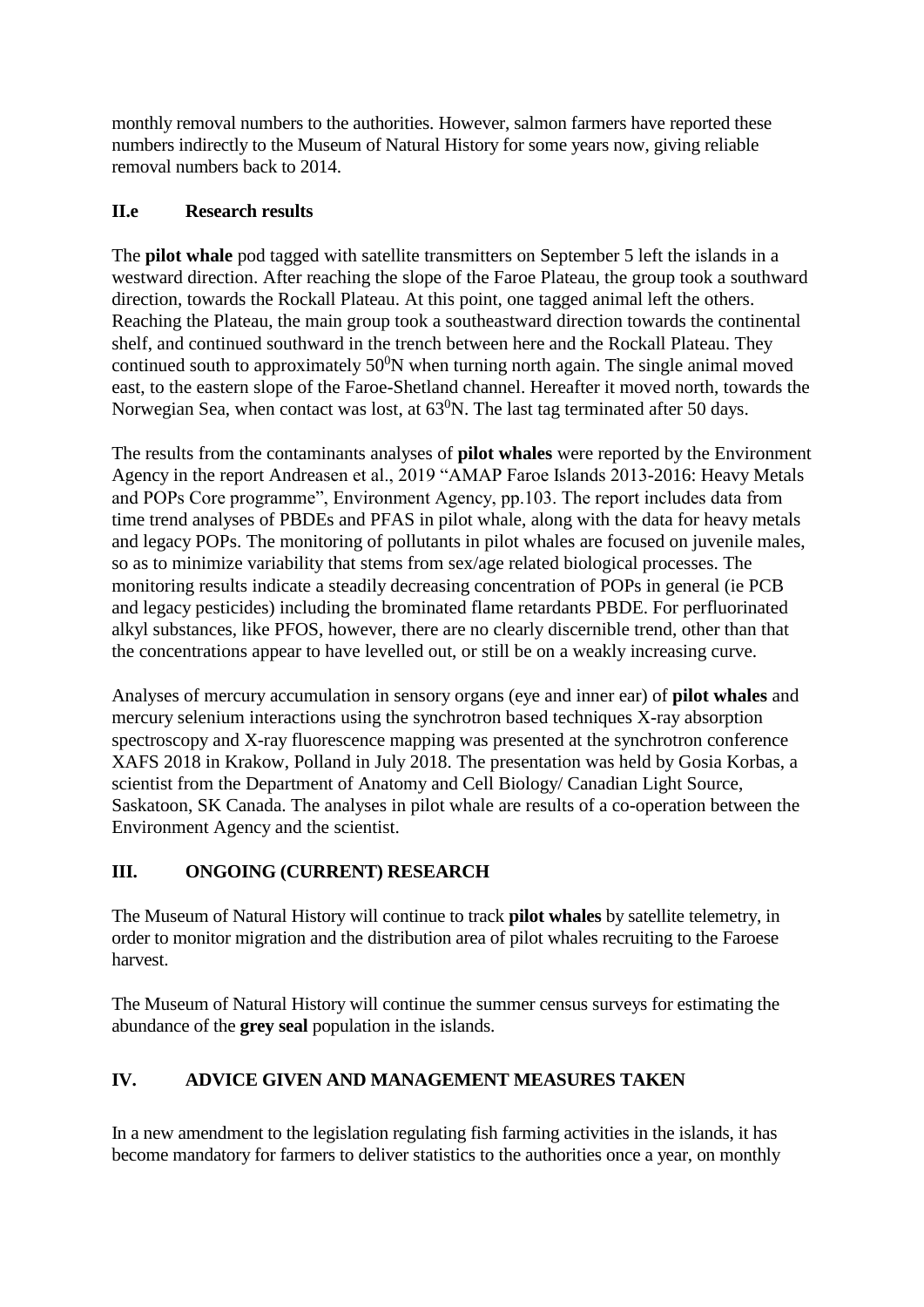removals of grey seals for each farming locality separately. This is based on a recommendation from NAMMCO, to collect statistics of the removals of grey seals around fish farms.

The Fisheries Inspection has followed the recommendations from NAMMCO, that Faroes should collect data on bycatch of marine mammals in the pelagic fisheries targeting mackerel, herring and blue whiting, and has performed opportunistic inspections of the fleet over all seasons. For all fisheries, fishermen are mandated to deliver this information, both in the electronic and paper logbooks.

### **V. PUBLICATIONS AND DOCUMENTS**

- Andreasen, B., Hoydal, K., Mortensen, R., Erenbjerg S.V., and Dam, M. 2019. AMAP Faroe Islands 2013 – 2016: Heavy Metals and POPs Core Programme, Umhvørvisstovan, Argir, Faroe Islands,  $x + 103$  pp
- Korbas, M., Hoydal, K., Dam, M., Barst, B.D. and Basu, N. 2018. From fruit flies to whales: probing mercury toxicity across the animal kingdom with X-ray fluorescence mapping and XAS. Oral presentation at XAFS 2018, 17 International Conference on X-Ray Absorption Fine Structure, 22.-27.07.2018, Krakow, Poland
- Mikkelsen, B., Hoydal, K and Dam, M. 2018. Faroe Islands Progress report on Marine Mammals 2017. Paper presented to the NAMMCO Scientific Committee, November 13-16, M/S Polarlys, Norway. 6pp.
- Pike, D. G., Gunnlaugsson, T., Desportes, G., Mikkelsen, B., Vikingsson, G. A. and Bloch, D. 2018. Estimates of the relative abundance of long-finned pilot whales (*Globicephala melas*) in the Northeast Atlantic from 1987 to 2015 indicate no long-term trends. NAMMCO Scientific Working Group on Abundance Estimates. May 22-24, Copenhagen, Denmark. 39 pp.
- Pike, D. G., Gunnlaugsson, T., Mikkelsen, B., Halldórsson, S. D., Vikingsson, G. A. Acquarone, M. and Desportes, G. 2018. Estimates of the abundance of cetaceans from the T-NASS Icelandic and Faroese ship surveys conducted in 2007. NAMMCO Scientific Working Group on Abundance Estimates. May 22-24, Copenhagen, Denmark. 32 pp.
- Pike, D. G., Gunnlaugsson, T., Mikkelsen, B. and Vikingsson, G. A. 2018. Estimates of the abundance of cetaceans from the NASS Icelandic and Faroese ship surveys conducted in 2015. NAMMCO Scientific Working Group on Abundance Estimates. May 22-24, Copenhagen, Denmark. 31 pp.